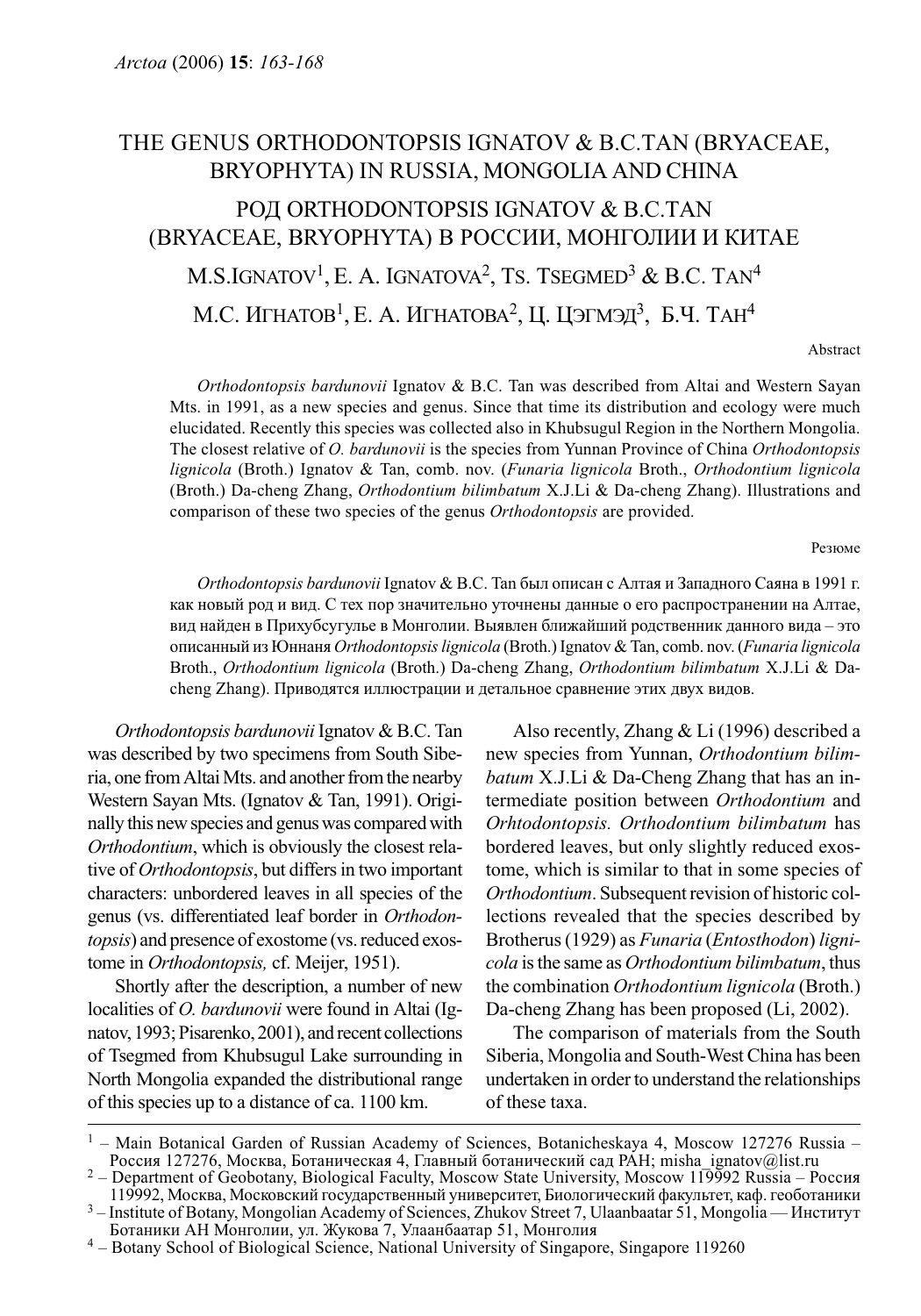The collections from South Siberia and Mongolia are fairly homogeneous in the overall appearance and size. In most collections from Altai strongly eroded exostome teeth remnants can be seen (Fig. 1), in some cases exostome is totally absent. Similar irregular exostome teeth were found in Mongolian specimen, too (Fig. 2). In all other characters Mongolian plants are identical to South Siberian plants.

The type material of Funaria lignicola has plants sufficiently smaller than those in Siberian and Mongolian populations (leaves ca. 2 cm long vs. ca. 4 cm long, stem 1-2 mm vs. 2-4 mm long, etc.). However, the type material of O. bilimbatum has the dimensional range almost identical to that known in Orthodontopsis bardunovii. Thus, we consider that the smaller size of plants from the type collection of Funaria lignicola can be explained simply by their non-optimal development.

Peristome characters in the type of Funaria lignicola and type of Orthodontium bilimbatum are identical, and exostome teeth are obviously better developed than that in Orthodontopsis bardunovii: teeth are usually composed of 5-7 plates ('articules'), which remain in between all segments after the careful capsule removal, and their basal portion is not eroded (cf. Fig. 1-2 and Fig. 3), and median line is present (Fig. 2 in Zhang & Li, 1996).

Another character separating Yunnanese and Siberio-Mongolian plants is the structure of costa and leaf border. In the southern populations, cells here have more strongly incrassate walls and the costa almost never has substereid cells that are common in the leaf costa of northern populations. However, these differences are not stable and their ranges of differences are somewhat overlapping.

The present situation, probably, can be interpreted in a way supporting a close relationship of Yunnanese and Siberian-Mongolian plants. Then the next question is raised on their generic placement: are they be better classified in Orthodontium or the genus Orthodontopsis can be retained for two of them.

When describing their new genus Orthodontopsis, Ignatov & Tan noted two main diagnostic characters, in comparison with the genus Orthodontium: lack of exostome and presence of leaf border. The former of these two characters must be excluded now. At the same time there are some other shared characted between Orthodontopsis bardunovii and Orthodontium lignicola, that differ them from other species of Orthodontium: (1) presence of leaf border; (2) the anomalous position of archegonia on the stem surface without obvious arrangement; (3) rhizoidal gemmae that were described first by Zhang & Li (1996) for Yunnanese plants and found later in some Siberian plants, although not in all (Fig. 1). These three characters separate Orthodontium and Orthodontopsis, thus supporing the generic status of the latter.

Another evidence on the not immediately close relationship of Orthodontium and Orthodontopsis was found in the analysis of Pedersen (2000), who compared *Orthodontopsis* with several possible relatives in the course of generic revision of Bryaceae based on phylogenetics of morphological characters. Pedersen found that Orthodontopsis displays, in some analyses, a closer relationship to Synthetodontium and Perssonia than to Orthodontium.

### Genus Orthodontopsis Ignatov & B.C.Tan

Plants in loose tufts or growing as separate individuals. Stem without central strand and a very weakly differentiated cortical layer, simple or branched at base. Rhizoids numerous in lower part of stem, mostly colorless, rarely brownish, branched, with uniseriate swallen rhizoidal gemmae at ends of some of these branches. Foliage dense. Leaves dull green, erect to spreading when moist, more erect, flexuose or often strongly spiral-twisted when dry, narrowly oblong-lanceolate to linear-lanceolate, acute, gradually narrowed towards base, somewhat keeled in lower 1/3–1/4, entire or weakly serrulate below the apex, bordered up to 0.9 of leaf length; costa ending few cells below apex, in transverse section with ventral cells almost identical to laminal cells, with stereid band (sometimes mixed with substereids and more rarely almost totally composed of substereids) and dorsal epidermis that is well differentiated mostly in lower part of leaf and more weakly developed or sometimes totally lacking in distal part of leaf; laminal cells oblong-hexagonal, mainly with length to width ratio (2.0-)2.5-4(-5):1, thin-walled, toward leaf base slightly larger and relatively longer (3-5:1), oblong-rectangular; leaf border mostly bi-(tri-)-stratose, composed of 1-3 rows of cells with narrow or moderately narrow lumen, narrowly linear in front view. Perichaetial leaves not much differentiated. Autoicous. Antheridia terminal at lateral shoot ends, archaegonia terminal and also scattered along stem. Sporophytes found regularly on many plants in each population, one from one shoot, mature in early summer. Seta pale brown, twisted, flexuose, often curved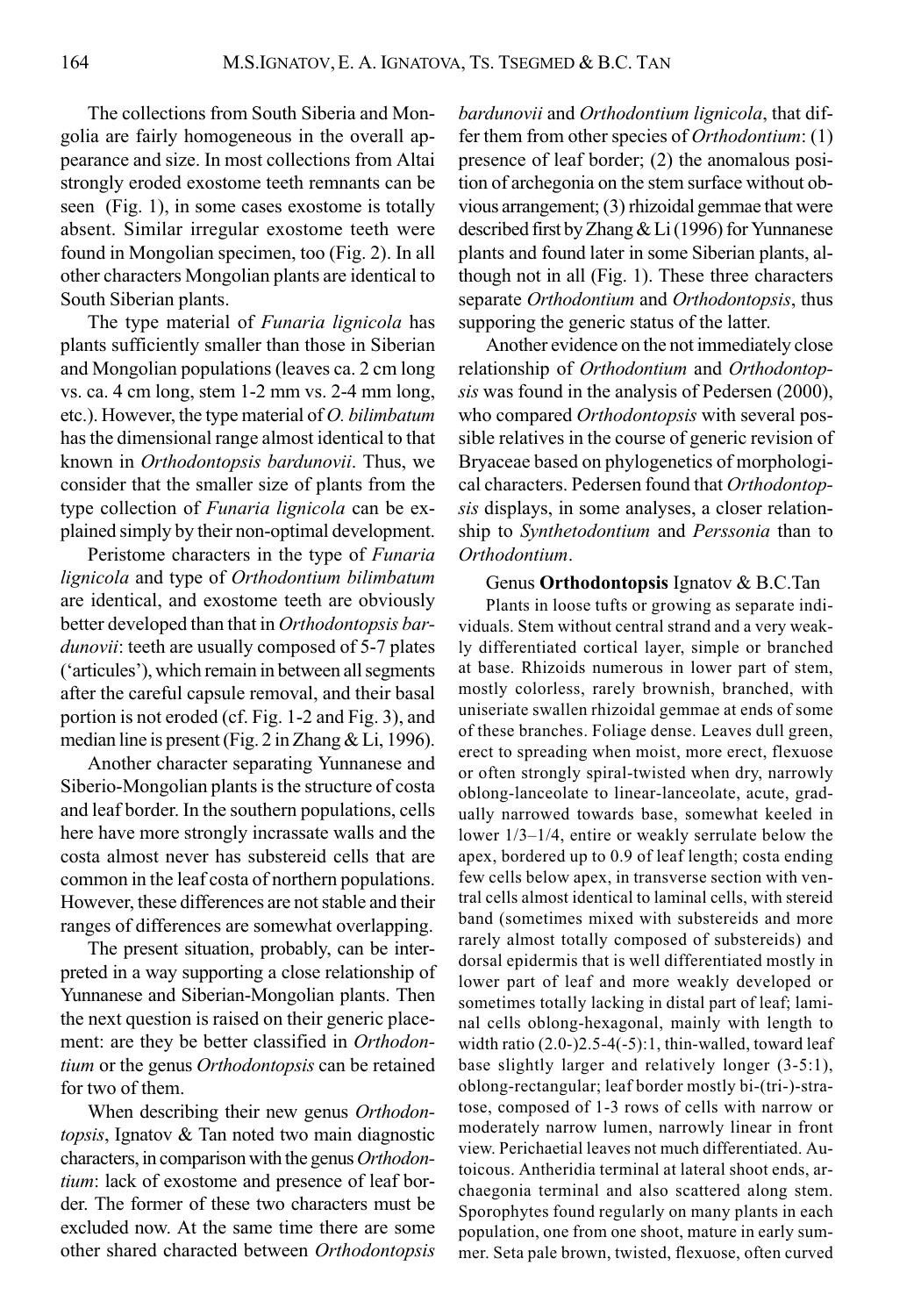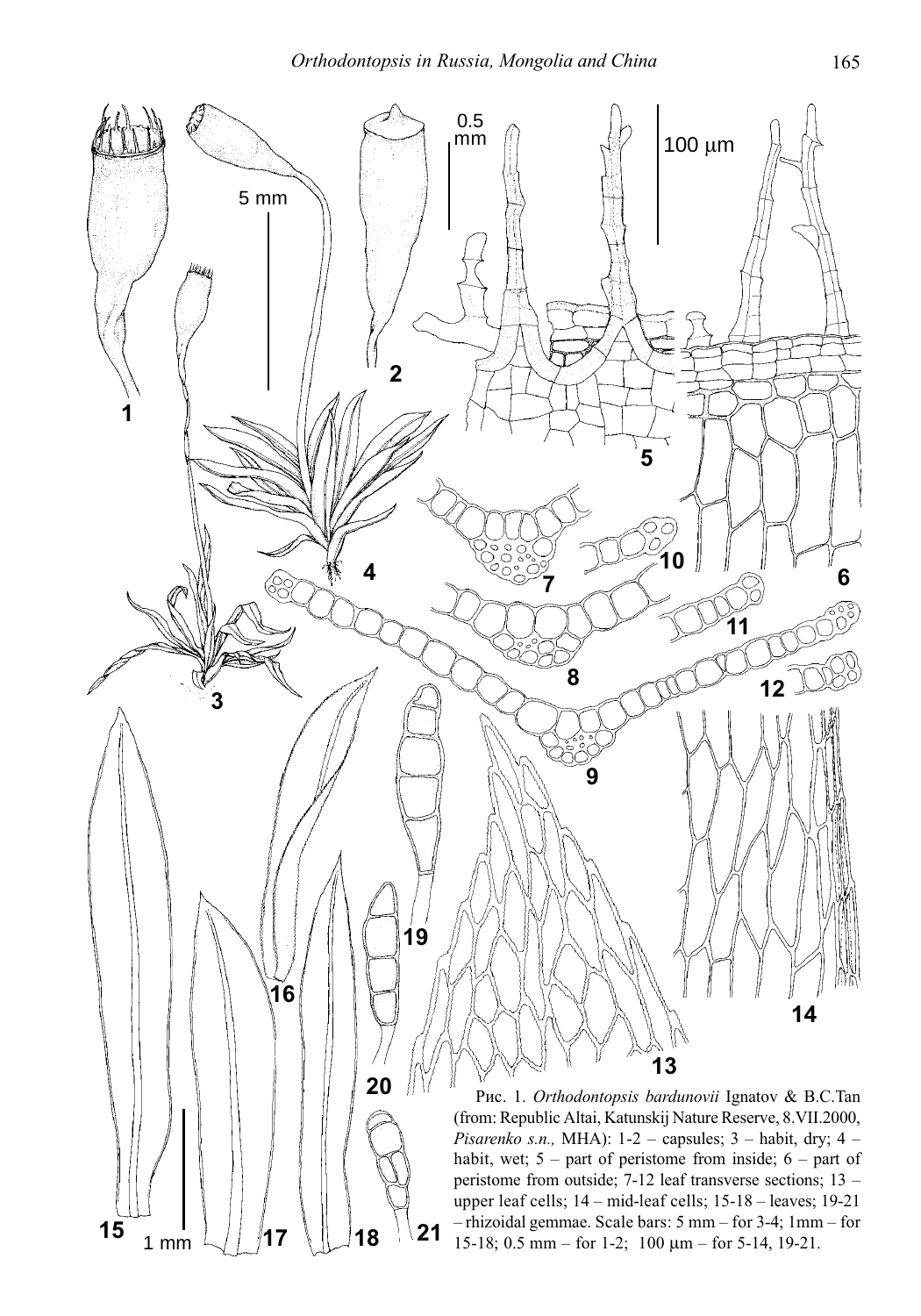

habit; 11-12 – leaves. Scale bars: 5 mm – for 10; 2 mm – for 8, 9; 1mm – for 11-12; 100 μm – for 1-7.

below capsule, 3-5 times longer than capsule. Operculum shortly conic to flat with short and obtuse conic beak. Capsule pale-brown, more or less symmetric, but due to seta flexuosity varying from erect to inclined or horizontal, cylindric, gradually tapering to a neck that consitutes ca. 1/3 of capsule length. Exothecial cells elongate-rectangular, thin-walled, except 3-6 rows below mouth. Annulus absent. Perisome much reduced: endostome with long and narrow cilia, without basal membrane; exostome with irregular, short and eroded to totally reduced teeth; peristome parts pellucid to pale brownish, smooth, very fragile. Spores spherical, finely papillose, 15-20 μm in diameter. Calyptra not known.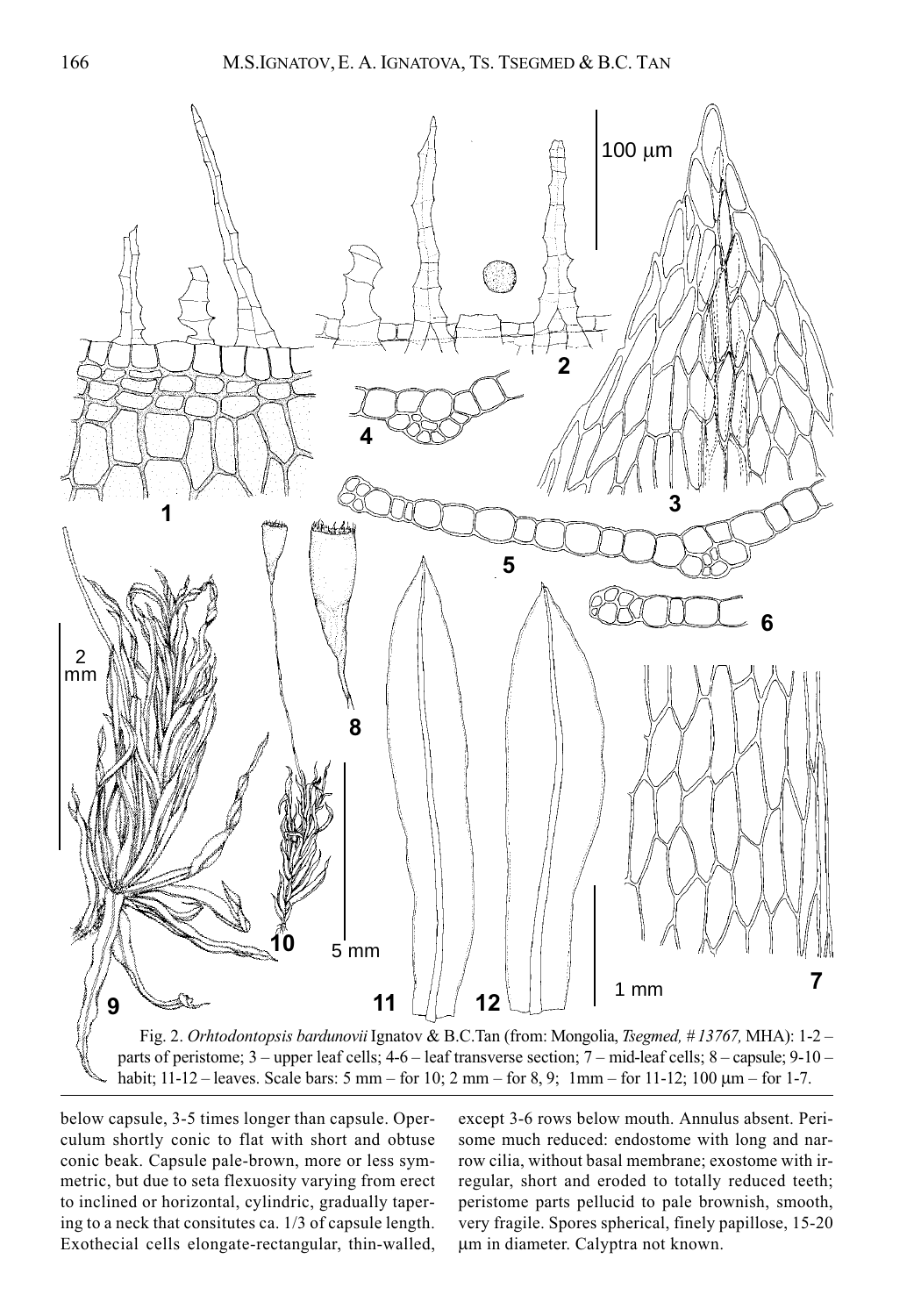

Fig. 3. Orthodontopsis lignicola (Broth.) Ignatov & B.C.Tan (from the holotype of Funaria lignicola, Handel-Mazzettii, Diar. Nr. 1285, W): 1-3 – habit; 4 – capsule; 5 – part of peristome; 6 – upper leaf cells; 7 – leaf transverse section in upper half of leaf;  $8 - \text{costa}$  transverse section in lower third of leaf;  $9-11 - \text{leaves}$ ;  $12 - \text{basal leaf cells}$ . Scale bars: 5 mm – for 1; 2 mm – for 2-4; 1 mm – for 9-11; 100 μm – for 5-8, 12.

Orthodontopsis bardunovii Ignatov & B.C.Tan, J. Hattori Bot. Lab. 71: 169. 1992. Holotype: "Altai Mts., 50 30'N – 89 10'E, 2100 m, Karakem River valley near Ayulyuyuzyuk Creek mouth, Pinus sibirica forest. On soil and wood at base of fallen trunk. 20.VI.1989. M.Ignatov (MHA!, isotype FH).

Stem 2-5 mm long, leaves (2.0-)2.5-3.5(-5.0) mm long, (0.25-)0.4-0.6 mm wide; laminal cells (35-)45- 70(-90) x 15-22(-27) μm. Seta 3-6 mm long, capsule ca. 2 mm long. Exostome teeth irregular, much eroded, up to 30 μm long, consisting of 3-5 plates. Endosome segments 100-150(-200) μm long.

In Altai this species occurs in quite narrow altitudinal belt at 1400-2100 m alt., or, in other terms, 200-300 m below forest-line. Forest here is composed by Pinus sibirica or Larix sibirica. Late melting of snow (in late May – beginning of June) and sporadic snowfalls throughout summer